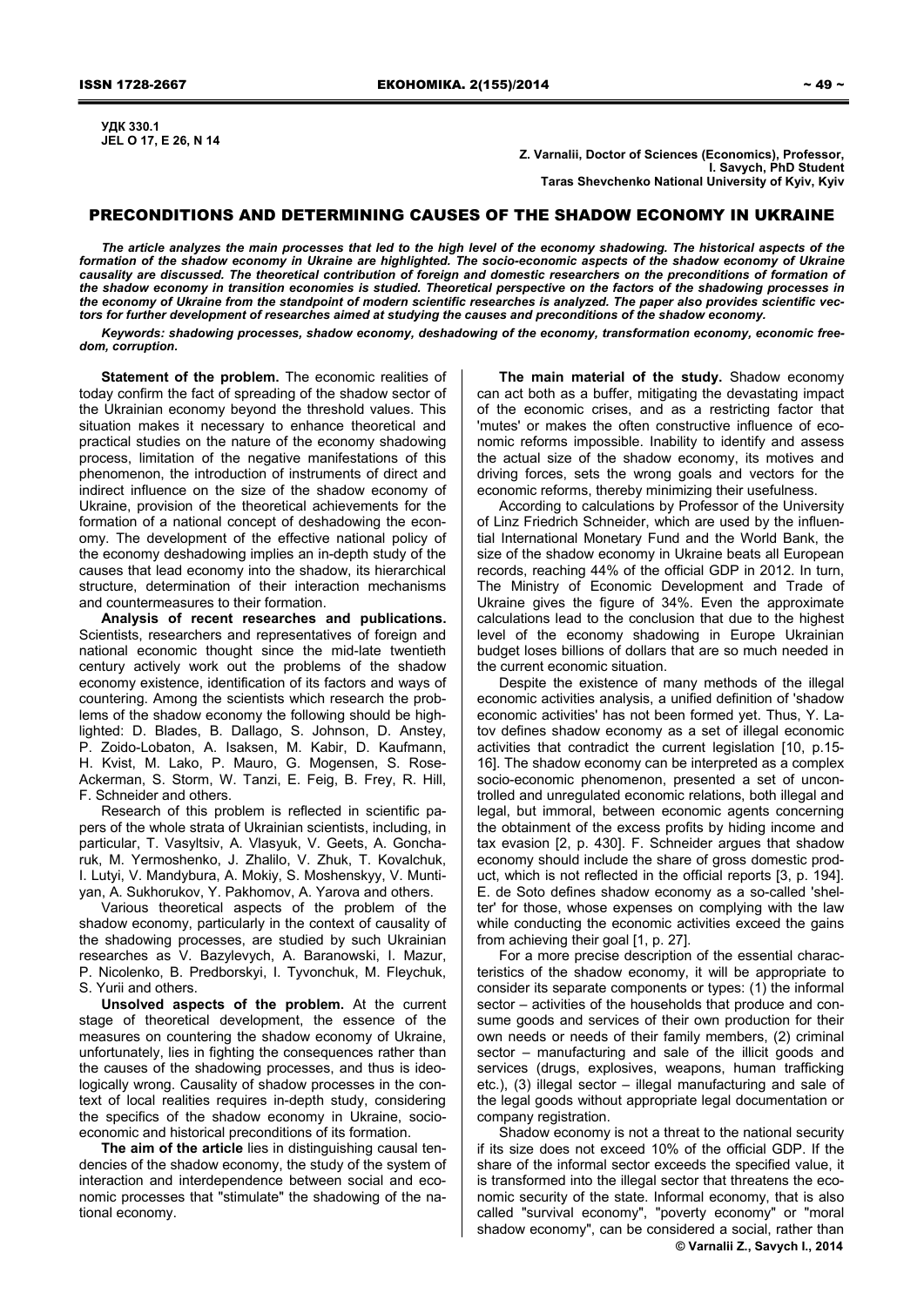a purely economic phenomenon, the main motive of which is a certain strategy aimed at the improvement of the socioeconomic development level (of the individual, household, particular ethnic or social group) [6, p. 214].

In the researches of the Ukrainian economists on the problems of the shadow economy the focus was on the methodology, analysis of the legislation, providing a rationale for the countermeasures to the shadowing of the economic activities, specifics of implementing these measures in the Ukrainian realities. Consequently, we can state that there is a shift of the national economic thought focus to the practical aspects of the deshadowing processes and, at the same time, ignorance of the obvious need for a deep theoretical understanding of this phenomenon.

It should be noted that shadow economic activities, causes that give rise to it, are not just the attributes of the modern states only: with the emergence of the first state formations, i.e. with the division of the society into classes a certain contradiction arises, conflict of interests between its members and the state. Historical experience shows that while there is a state form of the public life organization and the state, in one way or another, affects the ensuring of its interests by distributing restrictions, requirements and prohibitions, the shadow economy will remain [3, p. 161]. Such economic phenomenon is characteristical for all countries regardless of the level and model of the economic development.

Following this idea, Y. Latov notes that the shadow economy development is, on the one hand, a reaction to the fact of government regulation itself. Regulation, in turn, is impossible without restrictions and the unreasonable restrictions provoke their violation, especially if it is profitable. A considerable number of the shadow economic activities' types (e.g., tax evasion) is explained by a number of defects in government regulation such as management bureaucracy, excessive taxes etc. [11, p. 17].

In other words, we can state that the root cause of the shadow economy formation is existing requirements and restrictions imposed by the state to economic agents. In turn, the violation of these requirements, restrictions and prohibitions is a base for the emergence and existence of any kind of the shadow economic activities. The more intensive are these requirements and restrictions, the greater is the space of the potential opportunities for the effective functioning of the shadow economy. This statement determines the significance of distinguishing and structuring of all types of government restrictions and prohibitions in the context of studying the causality of the shadowing processes.

Restriction of economic activity by the state, the requirements and prohibitions imposed by it, significantly differ in their target setting, functions, tasks and, ultimately, socio-economic effects. Some researchers of the shadow economy, in particular, O. Turchynov, offer to nominally divide the whole set of governmental prohibitions, restrictions and requirements that regulate economic activity into three groups.

The first group includes positive restrictions and requirements. The aim of these restrictions lies in maintaining and developing the socio-economic foundations of the society. This group of restrictions includes social memory, experience in the moral, ethical and religious settings of the public life organization. In the current restrictions and prohibitions, this function is realized through the following tasks:

• protection and preservation of life and health of the society members;

• protection and preservation of the property, material and cultural values of the society;

• protection and preservation of the moral and ethical foundations of the society;

• protection and transfer of the social memory of the society, socio-economic information, mechanisms of acquiring new knowledge and education.

This group includes those requirements and restrictions that contain basic generally accepted standards of moral and ethical behavior of the society members, are not reflected in the legal regulations, and, in turn, comprise a distinctive informal (shadow) system of the normative values that are safeguarded and cultivated as a traditional system of the customary law in the social and religious institutions. The essence of the shadowing causes, generated by this group of restrictions, is in the lack of conviction in the members of the society in the need of obeying the prevailing moral and ethical standards.

The second group of the state restrictions and requirements includes those limitations, the purpose of which lies in maintaining and developing the state itself, i.e. providing the conditions for its functioning. The implementation of this function involves performing the following tasks:

• facilitation of the state activities with material, financial and human resources;

• protection of the state integrity and interests;

• creation of the mechanisms and systems of the state socio-economic processes management;

• provision of the conditions for the social, political and economic stability and development of the society.

The basis of this group is formed by the requirements, restrictions and prohibitions associated with the compulsory nature of income taxation, labor and military conscription, prohibition of activities where there is a state monopoly – printing of money, distribution of the military technology, the performance of the military and law enforcement functions, and so on; regulation of the foreign economic activities, requirements of the mandatory participation in the implementation of state social programs etc.. As a result, failure to comply with this group of restrictions and prohibitions causes the confrontation with the state governance and the shadowing of these activities constitutes a significant segment of the modern shadow economy.

According to O. Turchynov, among the main causes of the shadowing that are generated by this group of restrictions are:

• inadequate execution of its functions and obligations by the state;

• complexity, unsystematic and contradictory nature of the legislation that regulates economic activity;

• lack of public control over the state apparatus activities;

• low efficiency of public administration, inaccuracy and futility of the programs implemented by the state;

• the economic benefits of violating regulations and restrictions etc.

The structure of this group may include causes from the first group of the state restrictions.

The third group, according to O. Turchynov, includes excessive or negative state restrictions and requirements. Selfishness of the ruling elite pushes it to carry out the regulation of economic activities in favor of their own interests that essentially dominate the public interests. The outcome of this type of regulation is the dominance of GDP that is redistributed according to the interests of oligarchic circles and the higher strata of the ruling bureaucracy. This group of requirements sets the aim in executing the following tasks:

• creation of the GDP redistribution mechanisms in favor of the ruling elite, whose interests come into conflict with the interests of society;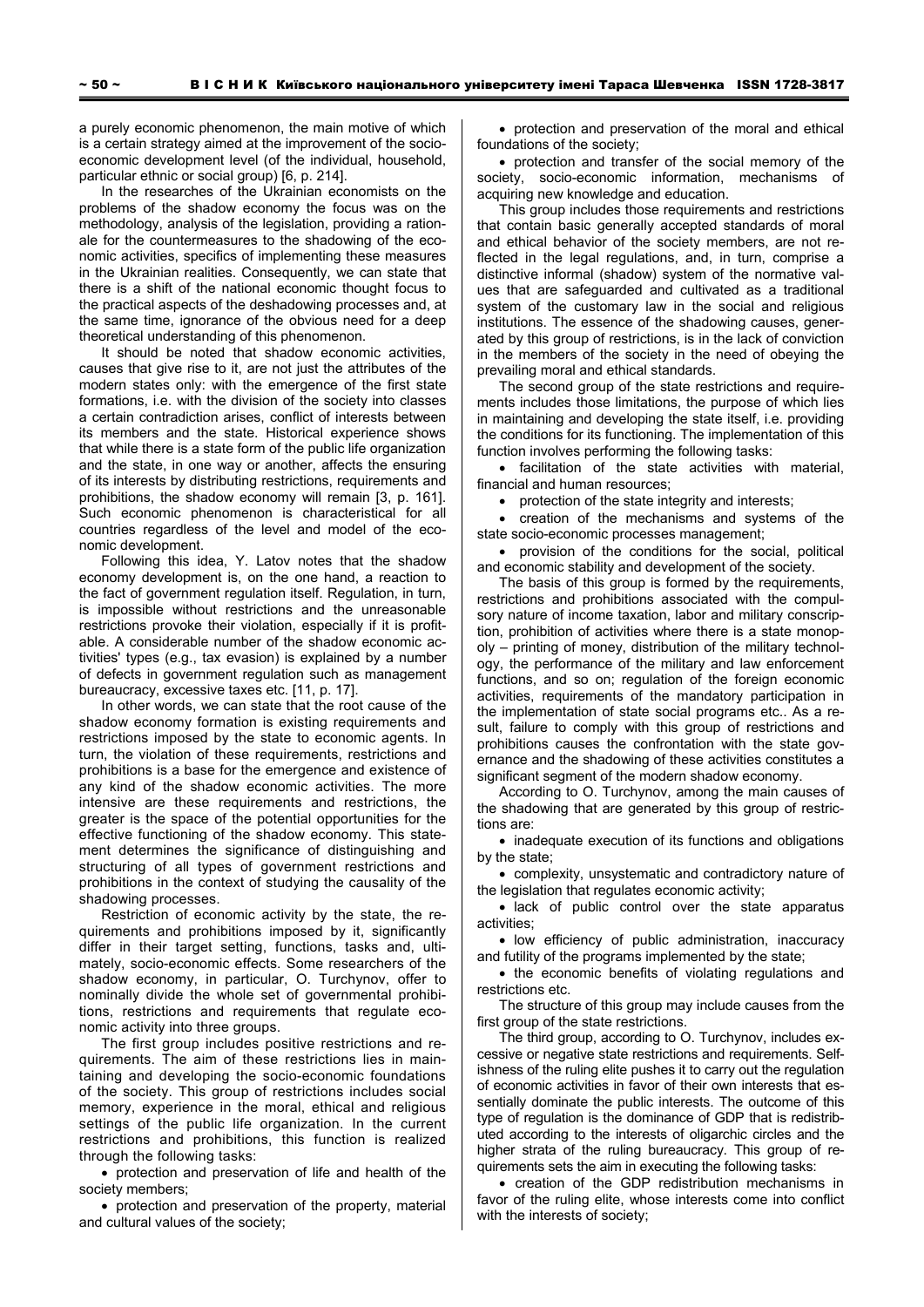• protection and expansion of the elite groups' privileged position boundaries;

• protection and preservation of the ruling elite authority and its control over the society.

The implementation of these tasks is carried out by the available to the elite economy levers of economic impact such as increasing business entities' tax burden and the excessive regulation of their activities, using state budget resources for selfish purposes of the ruling elite, legislatory, e.g. constitutional fixing of the elite groups' privileges and authorities. Moreover, as the author of the research notes, to ensure their privileged economic and political positions the representatives of the ruling elite turn to informal, i.e. shadow methods: creation of the artificial constraints for the economic and political activities of the political opposition groups and usage of the state authority for their persecution, creation of the favorable economic conditions and lobbying of the economic interests for the protected economic subjects, loyal to the government etc. This list of the destructive faults of the state apparatus of economic processes regulation gives the average businessman a moral right to perform economic activity within the informal sector. The set of requirements and restrictions presented by this group is particularly common in transitional economies where the lack of transparency in the political process is observed, the dialogue between the government and the people is missing and where a large number of oligarchic groups, whose interests are heavily lobbied by the ruling elite, is present.

The main causes of the economy shadowing that are generated by this group of restrictions contain both components of the previous two groups, and the following:

• economic opposition to the ruling regime;

• compensatory reaction to the force coercion;

• competition between different economic groups for the political and economic domination;

economic necessity [9, p. 21-31].

The presented typology of determining causes of the economy shadowing with regards to the restrictions and requirements set by the state, highlights the common factors that in one way or another are present in the economies of most countries and form a valuable framework for further studies of the shadowing processes causality.

There is a perception among the foreign shadow economy experts that the main reason for the existence of the shadow economy in the developed world is a violation of the current legislation, thereby confirming the development of the crime and punishment economics as a sector of economics. In the developed countries the criminal part of the shadow economy takes a primary place among the other segments of the shadow economy, such as informal and hidden economy.

While explaining the reasons of the shadow economy growth in the developed countries, experts talk about the high tax and governmental social expenditures that are directly related to the increasing state regulation of the economy. According to the fact that tax rates affect the level of the population employment in terms of its involvement in the shadow economy, it remains a major problem. That is, the higher the difference between the total cost of labor in the formal economy and the net income of the employee, the greater is the incentive to refrain from paying this difference and work in the shadow sector. That is why tax and social systems' reforms are carried out in the developed countries in order to destroy such a pressure and create more efficient conditions for the employment in the formal economy compared to the shadow sector.

According to the research provided by F. Schneider there are several determinants that cause the economy shadowing process:

1) Tax and social security contribution burdens: the distortion of the overall tax burden affects labor-leisure choices and may stimulate labor supply in the shadow economy. The bigger the difference between the total labor cost in the official economy and the after-tax earnings (from employment), the greater is the incentive to reduce the tax wedge and work in the shadow economy. This tax wedge depends on the social security burden/payments and the overall tax burden, making them the key factors of the shadow economy existence.

2) Quality of institutions: the quality of public institutions is another key factor of the development of the informal sector. The efficient and discretionary application of the tax code and regulations by the government plays a crucial role in the decision of conducting undeclared work, even more important than the actual burden of taxes and regulations. In particular, a bureaucracy with highly corrupt government officials seems to be associated with the larger unofficial activity, while a good rule of law by securing property rights and contract enforceability increases the benefits of being formal. A certain level of taxation, mostly spent in productive public services, characterizes efficient policies. In fact, the production in the formal sector benefits from a higher provision of the productive public services and is negatively affected by taxation, while the shadow economy reacts in the opposite way. An informal sector developing as a consequence of the failure of political institutions in promoting an efficient market economy, and entrepreneurs going underground, as there is an inefficient public goods provision, may be reduced if institutions can be strengthened and fiscal policy is conducted closer to the median voter's preferences.

3) Regulations, for example labor market regulations or trade barriers, are another important factor that reduces the freedom (of choice) for individuals in the official economy. They lead to a substantial increase in labor costs in the official economy and thus provide another incentive to work in the shadow economy: countries that are more heavily regulated tend to have a higher share of the unofficial economy in total GDP.

4) Public sector services: an increase of the shadow economy may lead to lower state revenues, which, in turn, reduce the quality and quantity of publicly provided goods and services. Ultimately, this may lead to increasing tax rates for firms and individuals, although the deterioration in the quality of the public goods (such as the public infrastructure) and of the administration continues. The consequence is an even stronger incentive to participate in the shadow economy. Countries with higher tax revenues achieved by lower tax rates, fewer laws and regulations, a better rule of law and lower corruption levels, should thus have smaller shadow economies.

5) Tax morale: the efficiency of the public sector also has an indirect effect on the size of the shadow economy because it affects tax morale. Tax compliance is driven by a psychological tax contract that entails rights and obligations from taxpayers and citizens on the one hand, but also from the state and its tax authorities on the other hand. Taxpayers are more heavily inclined to pay their taxes honestly if they get valuable public services in exchange. However, taxpayers are honest even in cases when the benefit principle of taxation does not hold, i.e. for redistributive policies, if such political decisions follow fair procedures. The treatment of taxpayers by the tax authority also plays a role. If taxpayers are treated like partners in a tax contract instead of subordinates in a hierarchical relation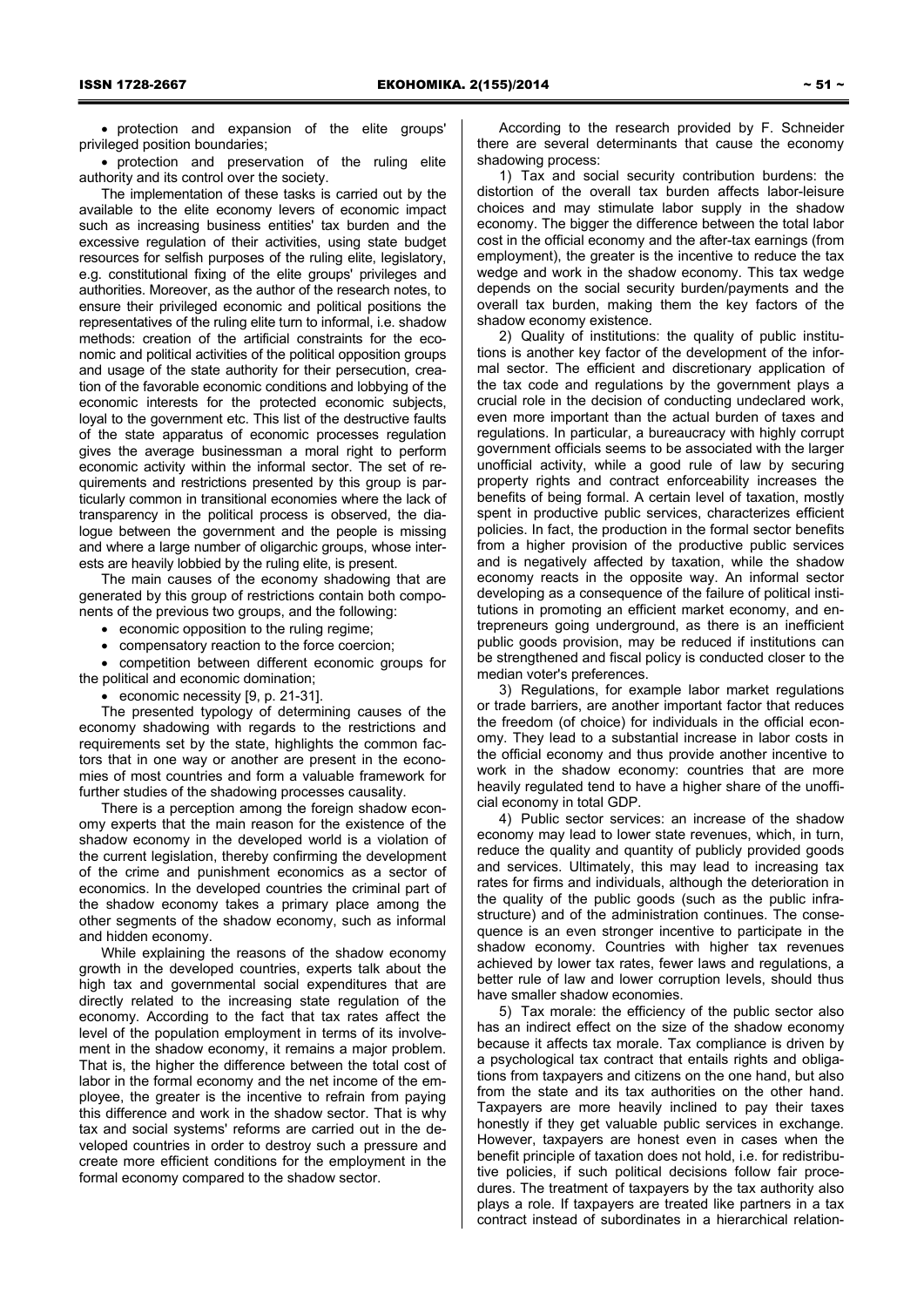ship, taxpayers will stick to their obligations of the psychological tax contract more easily. Hence, better tax morale and stronger social norms may reduce the probability of individuals to conduct undeclared work.

6) Deterrence: despite the strong focus on deterrence in policies fighting the shadow economy and the unambiguous insights of the traditional economic theory of tax noncompliance, surprisingly little is known about the effects of deterrence from empirical studies. This is due to the fact that data on the legal background and the frequency of audits are not available on an international basis; even for the OECD countries such data is difficult to collect. Either is the legal background quite complicated in differentiating fines and punishment according to the severity of the offense and the true income of the non-complier, or tax authorities do not reveal how intensively auditing is taking place. The little empirical survey evidence available demonstrates that fines and punishment do not exert a negative influence on the shadow economy, while the subjectively perceived risk of detection does. However, the results are often weak and Granger causality tests show that the size of the shadow economy can impact deterrence instead of deterrence reducing the shadow economy [2, p. 5-7].

Further analysis and determination of the current trends in the shadowing of the Ukrainian economy is impossible without an analysis of its historical preconditions and justification of the shadowing processes causality in transformation economies. It seems reasonable to identify the causes of the shadow economy existence in the Soviet period and provide the theoretical justification of the mechanism of its self-organization and transformation in the present conditions that have developed as a result of the inherited and new forms of manifestation.

The development of the shadow economy in Ukraine and empirical studies of its development over the last half of the century passed the following two phases:

1) until the early 1990's – shadow economic relations as a product of the Soviet command economy system:

2) since the early 1990's to the present day – shadow economic relations generated by the market reforms as a phenomenon of the Ukrainian transition economy.

Shadow economy is almost always associated with tax evasion. However, in Soviet times, the exit in the "shadow" was caused not by the high tax burdens, but rather ideological and practical prohibitions. Thus, the Soviet shadow economy participants worked to fill a market shortage.

Leading specialists of the Institute of Economics of the Academy of Sciences of the USSR provided us with an example of the scientific argumentation of the causes of the shadow economy existence in the Soviet Union and the crisis of the socialistic way of conducting economic activities: "The basis for the shadow economy spreading was a constant increasing of nationalization, uniformity, inflexibility of the system of economic relations, their increasing disruption from the needs and interests of the person... There are two forces that have created such a monotony of the social relations – a rigid administrative centralization and total nationalization... The highly centralized economy was unable to not only mobilize and include all available resources to the economic turnover, but generally cover all areas of the production development and economic relations. Under these conditions not only the base, but the direct inevitability for the appearance of the private sector of the economy within the Soviet Union emerged. Forms and social structure of this sector, the share of illegal economic formations in it were determined by the state's attitude to it. Obviously, this sector was incompatible with the fully centralized formal economic system. The latter should have not only to limit, but also to reject non-state forms of economic activity that was the main

reason for the emergence and dissemination of the shadow economy" [7, p. 165-166].

The shadow economy of the Soviet times was characterized by specific features, namely, it:

1) softened the existing shortage of economic resources;

2) balanced the potential inflation of a centralized economy. With the rigidly controlled prices for goods and services and their deficit conditions were created for concentration of the unsecured money in the hands of the population. However, there was the "black" market, where prices were free. At the same time, the access to the goods and services involved additional costs in the form of bribes. A balanced distribution of goods and services on the one hand and money on the other took place thanks to this.

3) created opportunities for the realization of the population's relevant skills, income differentiation in the conditions of social equality;

4) inhibited social explosion.

At the same time, the shadow economy of the Soviet model performed several important functions, including:

 $\bullet$  economic – compensation of the official Soviet economy shortcomings. Most of the shadow operations were carried out to solve problem situations, in which Soviet enterprises found themselves, thereby preventing such production from stopping, and, as a result, retaining jobs. In addition, informal economy made it possible to implement innovations which were not sanctioned by the political elite, into the obsolete technologies and thus making it possible to obtain income that was higher than guaranteed by the official economy.

 $\bullet$  social – providing a social niche for the enterprising individuals who were unable to realize themselves in the official structures. The reason for this situation was low motivation for self-realization and low possibility of receiving adequate compensation for their work.

On the basis of a research by a group of scientists V. Predborskyi formulated a set of factors that caused the shadowing processes in the USSR economy with regards to the dominance of the command-administrative system: 1) chronic imbalance of supply and demand, a massive deficit of goods and services; 2) an abrupt increase in the money supply in the conditions of trade deficit and launch of the large-scale mechanisms for the redistribution of immense funds; 3) the imperfection of the economic mechanism, its lack of mobility and flexibility; 4) prohibition of the non-state forms of economic activity, self-employment and commercial activities that are based on private property; 5) the inadequacy and inefficiency of the legal regulation of economic activity that create significant opportunities for illegal and criminal activities or provoke them; 6) the general ineffectiveness of the official economic mechanism, its inability to provide incentives and positive motivation for the individual labor activity of the citizens and economic activity of the main production units of the economy – the enterprises [7, p. 166].

With the obtainment of independence, the tendencies in the shadow economy of Ukraine gained new forms. Instead of the expected improvement, an opposite tendency of deepening of the inherited shadow economy forms and their evolution in the market conditions took place. According to the Nobel laureate D. North, who devoted several works to the analysis of transitional economies of the former Soviet Union countries, the economy and finances of countries which have accepted formal norms and rules of the game that were developed in other economic and financial systems were bound to fail from the very beginning. Moreover, the so-called "shock therapy" and hasty, illconceived privatization, have destroyed not only the old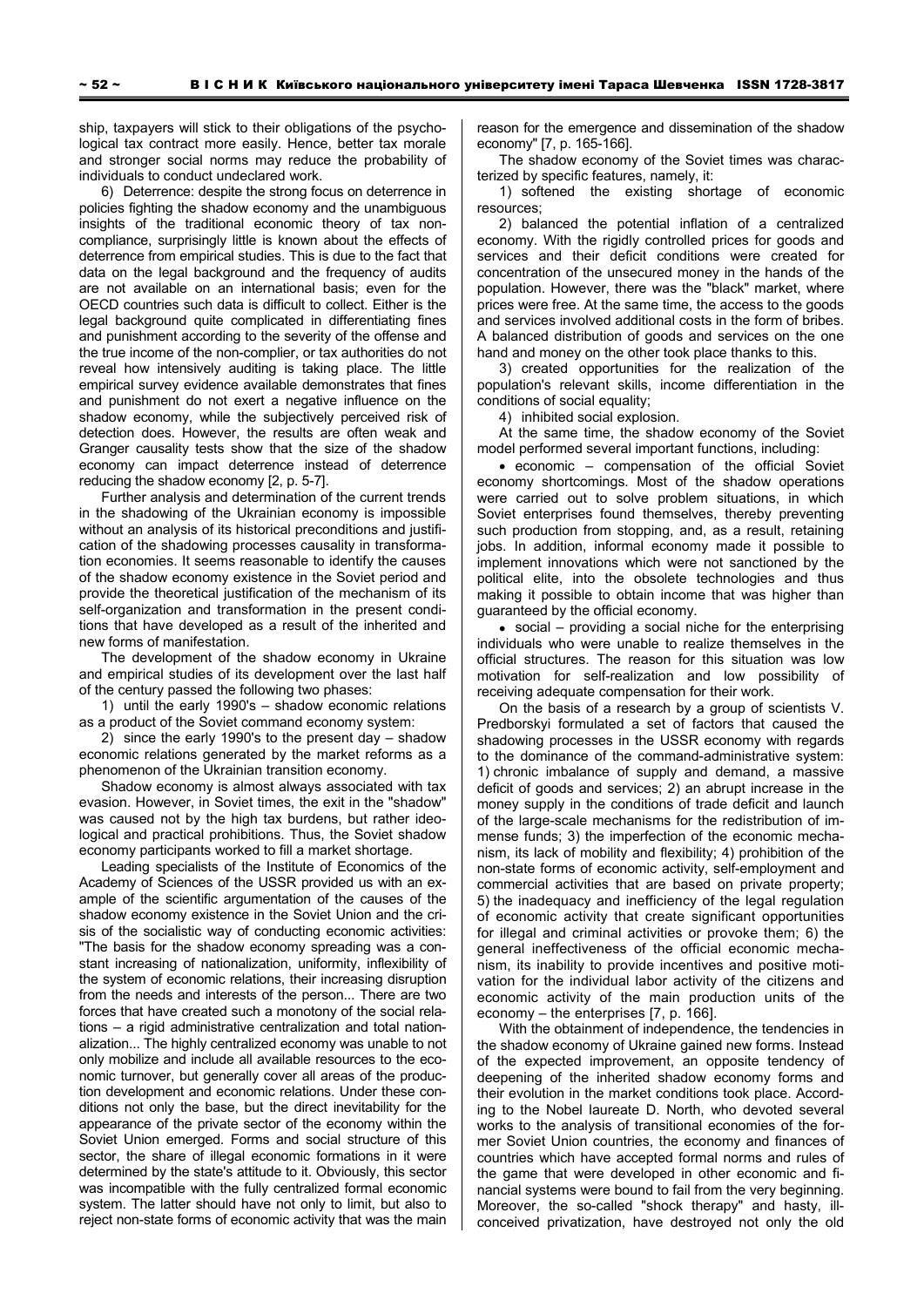(command) economic system, but also the main motivational incentives for the development, led to the unprecedented corruption in all echelons of the government and criminalization of the society. The most acute contradictions manifested themselves in the institutions of the finance and credit sphere, causing high inflation and galloping devaluation of the national currencies, imbalances in the state budgets and balances of payments that were accompanied by the collapse of investment programs and a high level of the national economy shadowing.

Among the major reasons, both objective and subjective, which contributed to a large-scale proliferation of the Ukrainian shadow economy at the turn of the economic systems, V. Mandybura names the two main ones:

"Firstly, objectively, according to the theory of transformation, the collapse of any system in the early stages of the new one's development can facilitate significant multiplication of the main disadvantages and drawbacks that were immanent to a system that disintegrated. That is why the actual preservation in Ukraine of the most characteristic parameters of the economic mechanism based on the uncontrolled state property and state monopoly, accompanied by a dramatic weakening and, in the future, by the complete elimination of the directive principle of planning and distribution of material, financial and human resources, greatly exacerbated the shortcomings of the old economic system, as it required immense growth of the "shadow lubricant" of the old hypertrophied decision-making mechanisms, which began to operate on a "new", so to speak, "market" basis.

Secondly, subjectively, although the old power structures of the former state broke, the social groups that had been structured in the past and personified them, did not. Consequently, there were people left who were a part of these structures and who had not only retained close ties they have established between themselves, but until now continue to maintain in inviolability precisely the specific relationships that are still built on the principles and relations of the corporate collective responsibility, fraternity, patronage, nepotism and cronyism.

Both old and the new bureaucracy, genetically born by the former, were in the epicenter of market reforms in the transformation period. Moreover, this unique 'family' community became a leading subject of realizing the 'plans' of transforming social and public policy of market reformation [5, p. 30-31]".

Therefore, the specificity of the shadowing processes in the transformational period showed itself in:

• the peculiarities of its functioning in the previous command-administrative system conditions with its systematic defects: deficit, potential inflation, ideology, etc.;

• further evolution of the acquired forms of the shadow economy;

• the impact of the globalizational processes on national mentality of the countries, that creates new specific forms of the shadow economy manifestation;

• excessive increase in the level of government corruption;

• rapid development of the criminal sector and its gradual integration into the state apparatus.

When focusing on the specifics of the Ukrainian economy shadowing, we should note that the main traditionally considered cause of the national economies' shadowing is the excessive tax burden, while tax policy systematic defects are virtually the most important factor of the shadowing processes. As stated by D. Burkaltseva, despite the adoption of the Tax Code of Ukraine on December 2nd, 2010 and its enactment on January 1st, 2011, the tax system is actually still focused on maximizing budget revenues and does not take into account the possible negative consequences of excessive fiscal pressure on the subjects of economic activities and the citizens. Existing tax burden and inefficient tax administration lead to the situation when the state's aspirations on legalizing the shadow capital and attracting them to the real economy do not receive effective embodiment [4, p. 216].

In support of this statement, it should be noted that, referring to the classics of the economic thought, one of the four principles of taxation provided by Adam Smith does not find its realization in the fiscal realities of Ukraine. According to Smith, taxes shall be charged at the time and in a way, most convenient for the payer, i.e. it should ease the fulfillment of the economic agents' obligations as much as possible. Instead, according to the World Bank calculations, the average entrepreneur in Ukraine spends about 491 hours a year to carry out their tax obligations. In Moldavia this figure is smaller by more than a half – 220 hours, in Russia – 177 hours and in Switzerland – 63 hours.

Contrary to this statement, Ukrainian researchers Y. Prylypko and Y. Harazishvili state, that this idea, in spite of being dominant, does not fully reflect the Ukrainian economic realities. For example, in Ukraine the overall tax burden on the enterprise amounts to 55.5%, which is quite high. However, France has the largest figure among the European countries – 65.8%. In Austria it is 55.5%, in Sweden – 54.6%. However, the scale of the shadow economy in OECD countries is between 10% and 25% [8, p. 15]. It is clear that taxation is not the primary cause. In addition, reduction of the tax burden may also not necessarily lead to the reduction of the shadow sector.

According to the analytical estimations by M. Fleychuk, based on the model calculations, the most significant determinants of the shadow economy in Ukraine are:

1) contradictions and duplications of the legislative and regulatory framework in specific sectors that reflect a low level of economic freedom indexes' structural components (Figure 1) and the growth of the shadow economy;

2) inefficiency of the institutional and organizational mechanisms of the anti-corruption legislation. According to the international non-governmental organization "Transparency International" in 2012 the Corruption Perceptions Index in Ukraine reached 26 points, that corresponds to the 144th place among 174 countries, sharing it with Bangladesh, Cameroon, Central African Republic, Congo Republic and Syria [12].

3) the ineffectiveness of the judicial and law enforcement system functioning, which affects the low estimates of judicial independence and confidence in the law enforcement authorities by the experts of the World Economic Forum;

4) inefficient tax administration, that is confirmed by the rating assessments of the tax administration effectiveness. According to the World Bank experts, despite the introduction of the Tax Code tax administration system remains complicated due to a high number of tax benefits;

5) a high crime rate. Established criminal connections form the conditions for the spread of the economic crimes and other illegal activities;

6) lack of historical practice of adhering to the norms and moral standards of the law-abiding behavior while carrying out economic activities and the payment of taxes by the businesses and individuals [8, p. 16-18].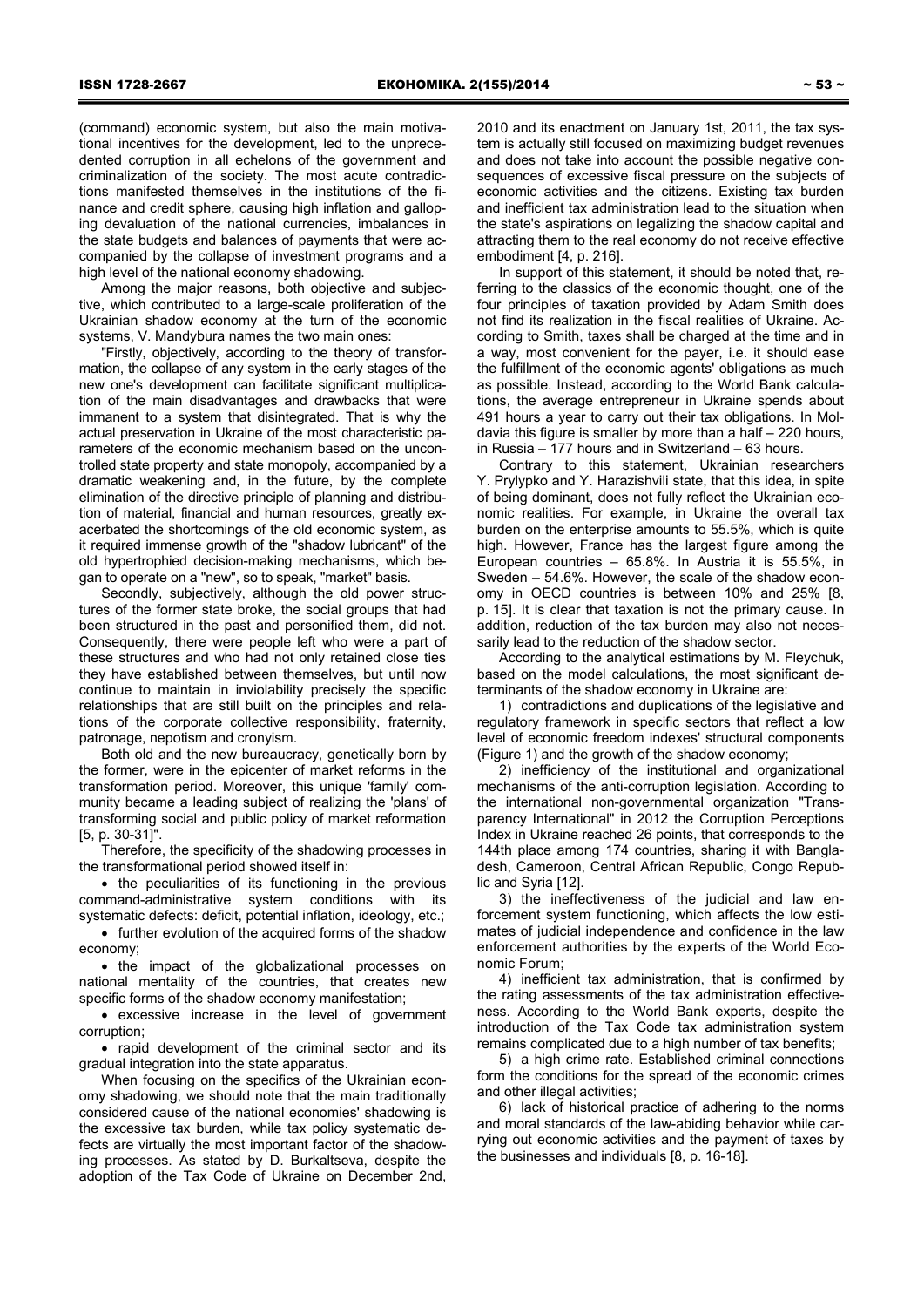

**Figure 1. Index of economic freedom** 

*\* Source:* The Heritage Foundation [13].

Consequently, as the authors of the research argue, the high level of the economy shadowing in Ukraine is caused by unfavorable institutional environment for doing business.

Specific attention should be given to the results of the studies dedicated to the causation of the modern shadow economy, conducted by the legal scholars who have made significant contributions to the development of the deshadowing processes research. For instance, V. Popovych determines the following causes of the modern socioeconomic relations' shadowing in Ukraine:

• shadow economic and legal policy of the initiators and performers of the economic reforms aimed at the primary accumulation of the private capital in any way in order to form a private owner – the pillar of the socioeconomic transformations;

• spontaneous transition to the market relations saturated with numerous risks (entrepreneurial, credit, currency and others, namely, criminogenic) without adequate organizational and legal support;

• further implementation of the market relations, financial and economic instruments was performed without their proper adaptation to the economic and legal environment of the country;

• weak scientific, and accordingly organizational and legal framework of the economic transformations, which leads to failures in credit, monetary, fiscal, foreign trade and other directions of the state's economic policy;

• weak scientific and theoretical basis for developing preventive mechanisms of organizational and legal facilitation of the deshadowing infrastructure in the new economic conditions [6, p. 179-180].

**Conclusions.** Thus, the main cause of the shadowing of the Ukrainian economic system is not just the violation of the current legislation, but rather its imperfection, mismatch to the realities of life, known as the gaps in the legislation. While in the Soviet times the shadowing was caused mostly not by the tax burden, but because of the bureaucratic and ideological prohibitions, in transformation conditions the cause of the shadow economy spreading is the imperfection of the institutional environment, namely the lack of normal "rules of the game" for entrepreneurs due to the lobbying of the corporate interests of businesses in the law-making, as well as an overall legal nihilism.

Results of the conducted research are definitely valuable from the viewpoint of their possible impact, creation of the necessary conditions for the further development of the deshadowing theory. However, it is clear that this set of reasons is only an intermediate link in the causal series of tendencies associated with the more fundamental layers of social relations. The given causal set itself needs to answer the question about the causes of its origin and development.

Further development of the problem of researching the shadow socio-economic relations in Ukraine should be based on the usage of the causality theory apparatus to analyze historical model of the Ukrainian society and the laws of its development in the modern conditions, which have their own specificity and are largely different from the known models of the European societies.

### **References**

1. de Soto E. The Other Path: The Invisible Revolution in the Third World / E. de Soto. – N.Y. : Harper and Row, 1989. – 342 p.

2. Schneider F., Buehn A. Shadow Economies in Highly Developed OECD Countries: What Are the Driving Forces? // IZA Discussion Paper No. 6891. – The Institute for the Study of Labor, Bonn, October 2012. – 34 p. Available from: http://ftp.iza.org/dp6891.pdf.

3. Schneider F. Measuring the size and development of the shadow economy. Can the causes be found and the obstacles be overcome? / F. Schneider // Brandstaetter H., Güth W.: Essays on Economic Psychology. – Berlin: Springer Publishing Company, 1994. – P. 193–212.

4. Burkaltseva D. Institutional ensuring of the economic security of Ukraine: [Monography] / D. D. Burkaltseva; NDEI. – K.: Znannya Ukrainy, 2012. – 347 p.

5. Mandybura V. The shadow economy of Ukraine and directions of the legislative strategy of its limiting: [Monography] / V. O. Mandybura. – K.: Parlamentske vydavnytstvo, 1998. – 136 p.

6. Popovych V. Economic and criminological theory of deshadowing of the economy: [Monography] / V.M. Popovych. – Irpin: Vydavnychyi tsentr Akademii derzhavnoi podatkovoi sluzhby Ukrainy, 2001. – 523 p.

7. Predborskyi V. Deshadowing of the economy in the context of transformation processes. Theoretical and methodological aspects: [Monography] / V. A. Predborskyi. – K.: Kondor, 2005. – 614 p.

8. The shadow economy in Ukraine: the scope and directions of overcoming: [Analytical report] / T. A. Tyshchuk, Y. M. Kharazishvili, O. V. Ivanov // Y. A. Zhalilo. – K.: NISS, 2011. – 96 p.

9. Turchynov O. The shadow economy: patterns, mechanisms of functioning, methods of assessment: [Monograph] / O. V. Turchynov. – K, 1996. – 199 p.

10. Fleichuk M. Legalization of economy and corruption counteraction in the system of economic security: theoretical basis and strategic priorities under globalization conditions: [Monography] / M. I. Fleichuk. – Lviv: Akhill, 2008. – 660 p.

11. Latov Y. Shadow economy: [Textbook] / V. Y. Kikot, G. M. Kaziakhmedov. – M.: Norma, 2006. – 336 p.

12. Corruption Perceptions Index 2012. Transparency international. Available from: http://www.transparency.org/cpi2012/results.

13. 2013 Index of Economic Freedom. Herritage foundation. Available from: http://www.heritage.org/index/country/ukraine

Надійшла до редакції 17.09.13